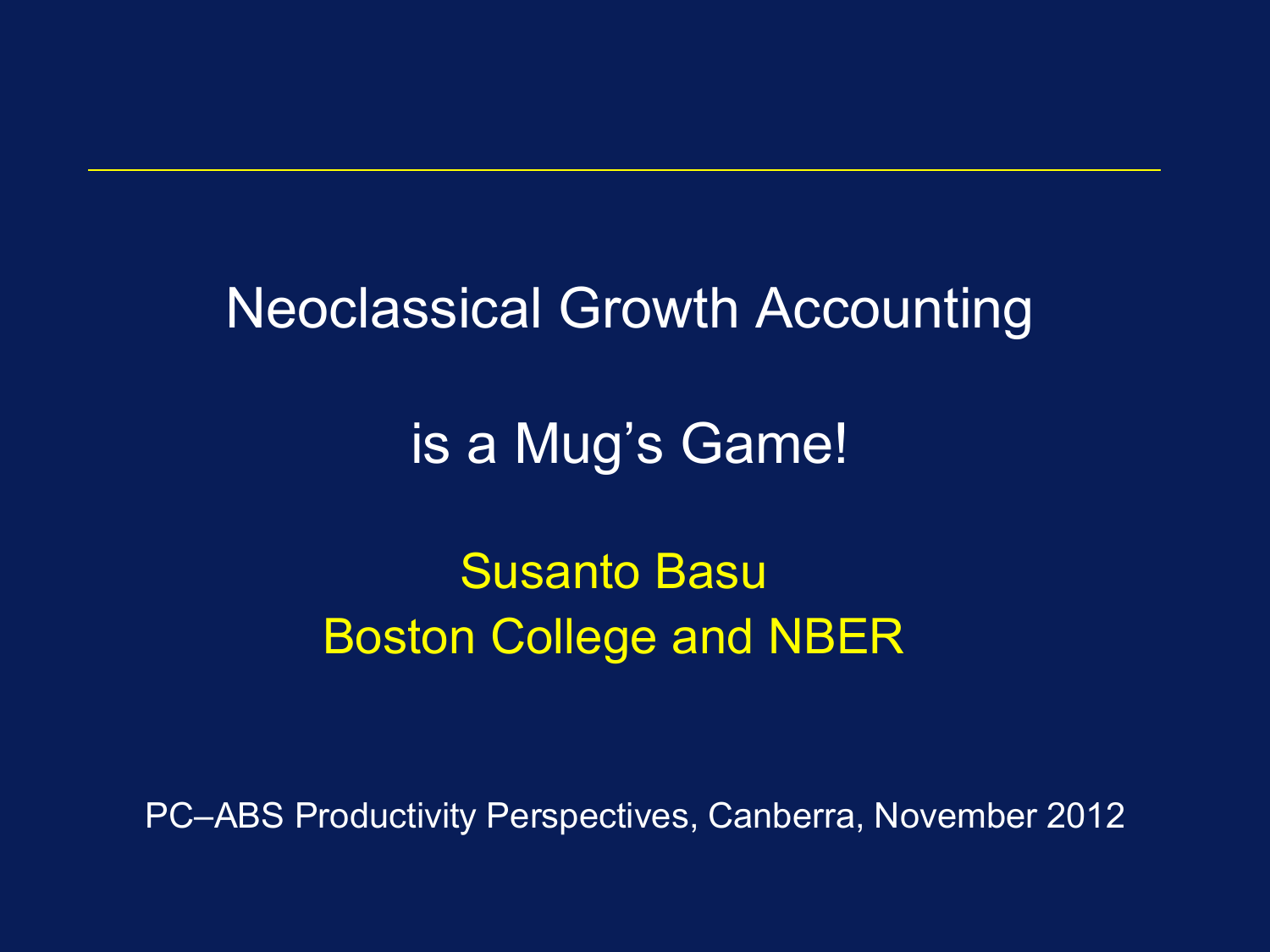# A brief history of growth accounting

- Abramovitz (1956): "a measure of our ignorance"
- Solow (1957): capital accumulation explains only 20 percent of long-run growth per person
- Hard work over decades raised this to 80+ percent
- **Measurement in competitive, CRS framework**
- Let's put the old and new estimates into a neoclassical (Solow, Ramsey) growth model
- Do we understand the determinants of long-run growth better than in 1957?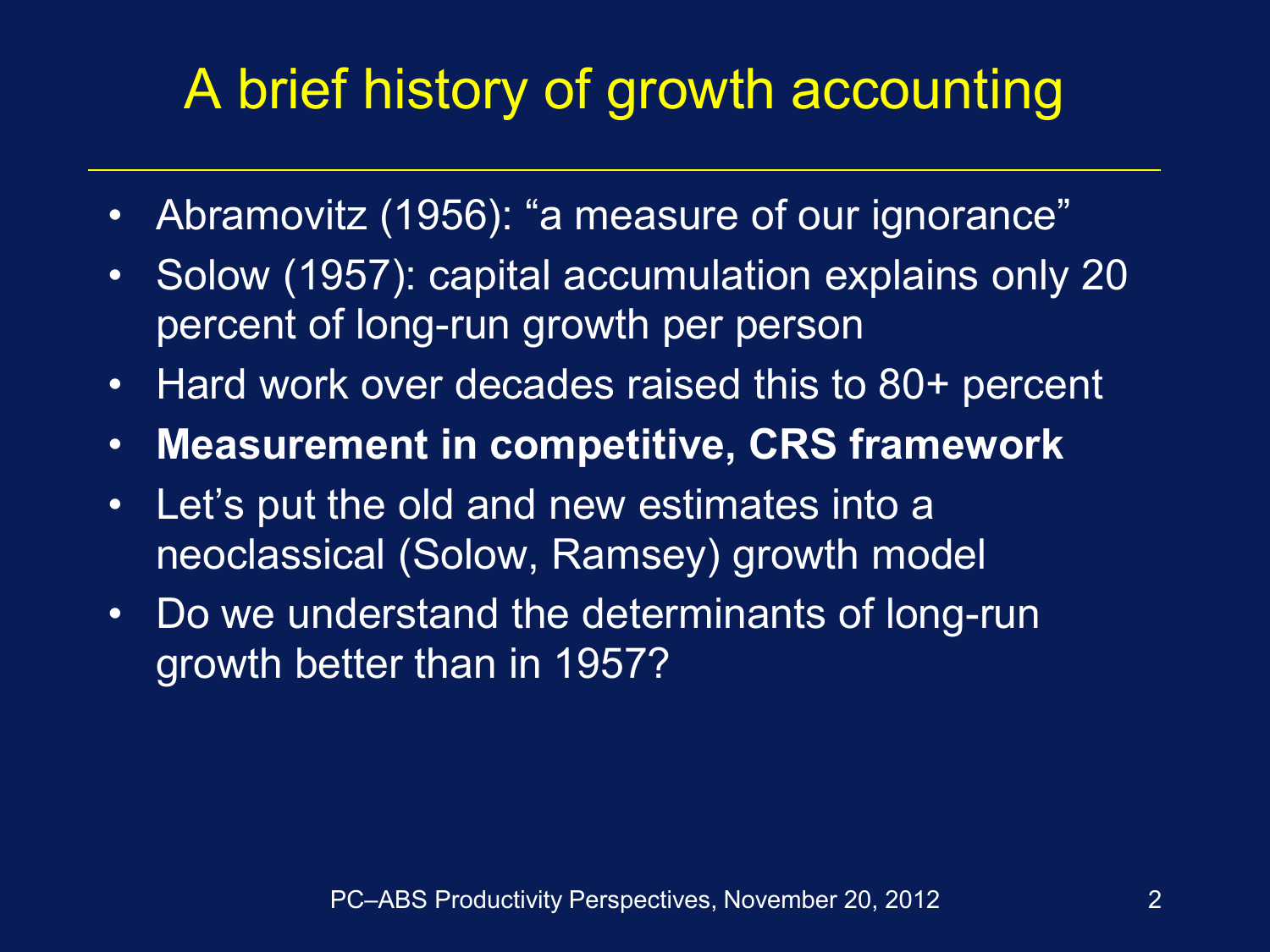### Growth accounting and the sources of growth

- In 1957: 100 percent of all growth from the residual
	- i.e., from forces about which we are ignorant
- In 2012: 100 percent of all growth from the residual
	- smaller direct effect but larger indirect effect
- In a neoclassical framework (which almost all growth accounting assumes), the work of decades has told us **nothing** about the deep sources of growth
- And we could have predicted this before doing the work—it's inherent in the neoclassical framework